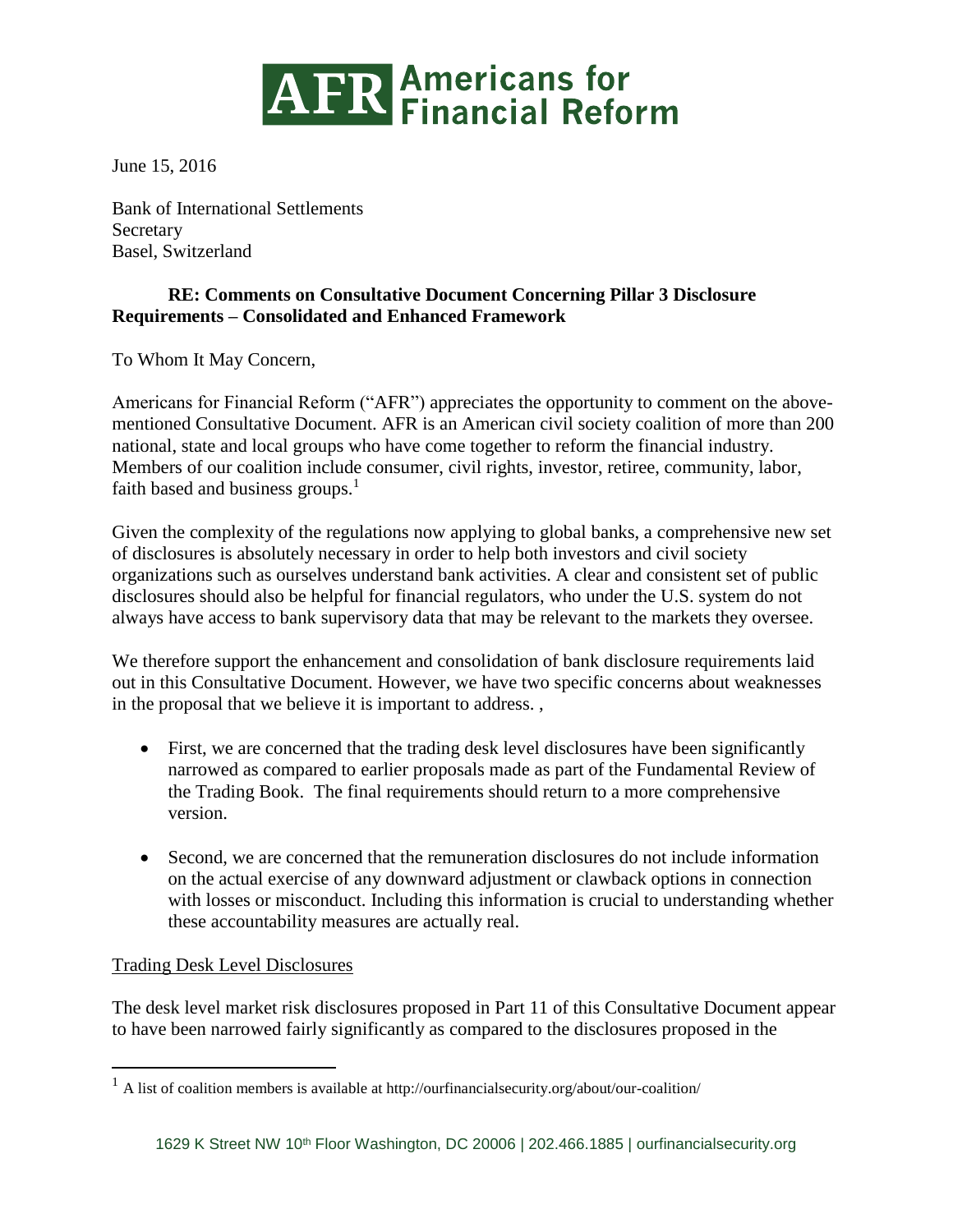October 2013 BCBS Consultative document addressing the Fundamental Review of the Trading Book. In the October 2013 document, banks were required to release the standardized capital and default risk charges for all trading desks, as well as various quantitative Internal Models Approach (IMA) calculations for any trading desks using the IMA methodology. These disclosures were required for each trading desk and also at the summary top level.

In this Consultative Document, the approach appears to be that banks need not disclose standardized charges for any desks, and in the case of IMA banks are permitted to select a subset of desks for which to disclose desk-level quantitative information. The selection of these desks is apparently at the discretion of the bank but subject to the requirement that the desks be 'representative' of the banks activities. Banks must give a qualitative explanation of why they believe selected desks are representative of their activities, but what it means to be 'representative' is not precisely defined.

We believe it is far preferable to take the approach in the October, 2013 document and apply the disclosure template to all trading desks in the bank, for both standardized and IMA calculations (so they can be compared). Leaving the choice of desks to be disclosed to the bank itself will likely render the data non-comparable across banks and possibly non-comparable at the same bank over time. In addition, the choice of which desks are 'representative' is likely to be highly subjective in the absence of clear quantitative standards for representativeness.

A comprehensive release of a comprehensive set of quantitative disclosures for each desk (as in Table MR-2 in the document) will make this data much easier to use to understand bank trading activities. In light of the central role of specific trading desks (such as CDO desks) during the financial crisis, as well as new rules limiting bank trading activities, such as the Volcker Rule in the United States, a granular understanding of bank trading activities is particularly important. We strongly urge the BIS to return to the October 2013 approach of requiring disclosures for all desks.

#### Remuneration Disclosures

We support the remuneration disclosures in Part 14 of this document. However, we urge the BIS to add required disclosures on the actual exercise of downward adjustment for deferred compensation or clawback provisions for compensation granted. While the Part 14 disclosures include information on total deferred compensation at risk for reduction, it appears to include no information on actual reductions that have taken place.

If a bank does not have adequate governance policies in place to actually reduce or claw back compensation in cases where such reductions are justified, then supposedly deferred compensation may be a mere formality and not actually have the desired incentive effect. The information that is most material for investors and most effective in terms of market discipline is not simply the amount of compensation formally deferred, but the willingness of the bank to actually reduce compensation in response to failures in risk governance.

Strikingly, the Part 14 disclosures require no information on such actual exercise either in the general qualitative disclosures or in the specific quantitative disclosures. Analysts could attempt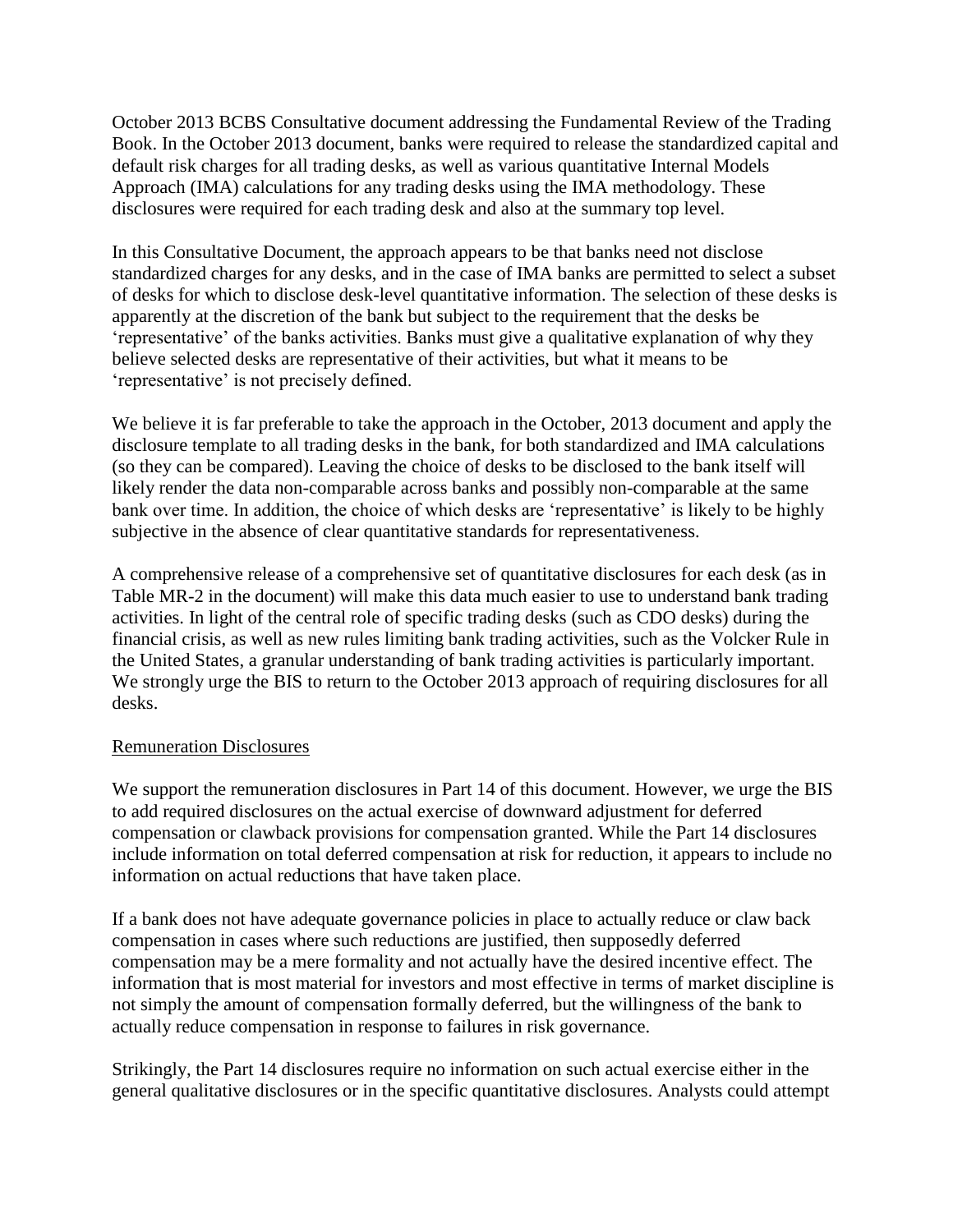to infer some information about this exercise by comparing compensation figures between different years, but this would be difficult, complex, and not conclusive in any case, since a number of factors could lead to changes in reported compensation at risk in different years.

The BIS should add disclosures concerning exercise of downward adjustment or clawback provisions, including the quantitative amount of compensation reduction.

Thank you for the opportunity to comment on this Consultative Document. If you have any questions, please contact Marcus Stanley, AFR's Policy Director, at 202-466-3672 or [marcus@ourfinancialsecurity.org.](mailto:marcus@ourfinancialsecurity.org)

Americans for Financial Reform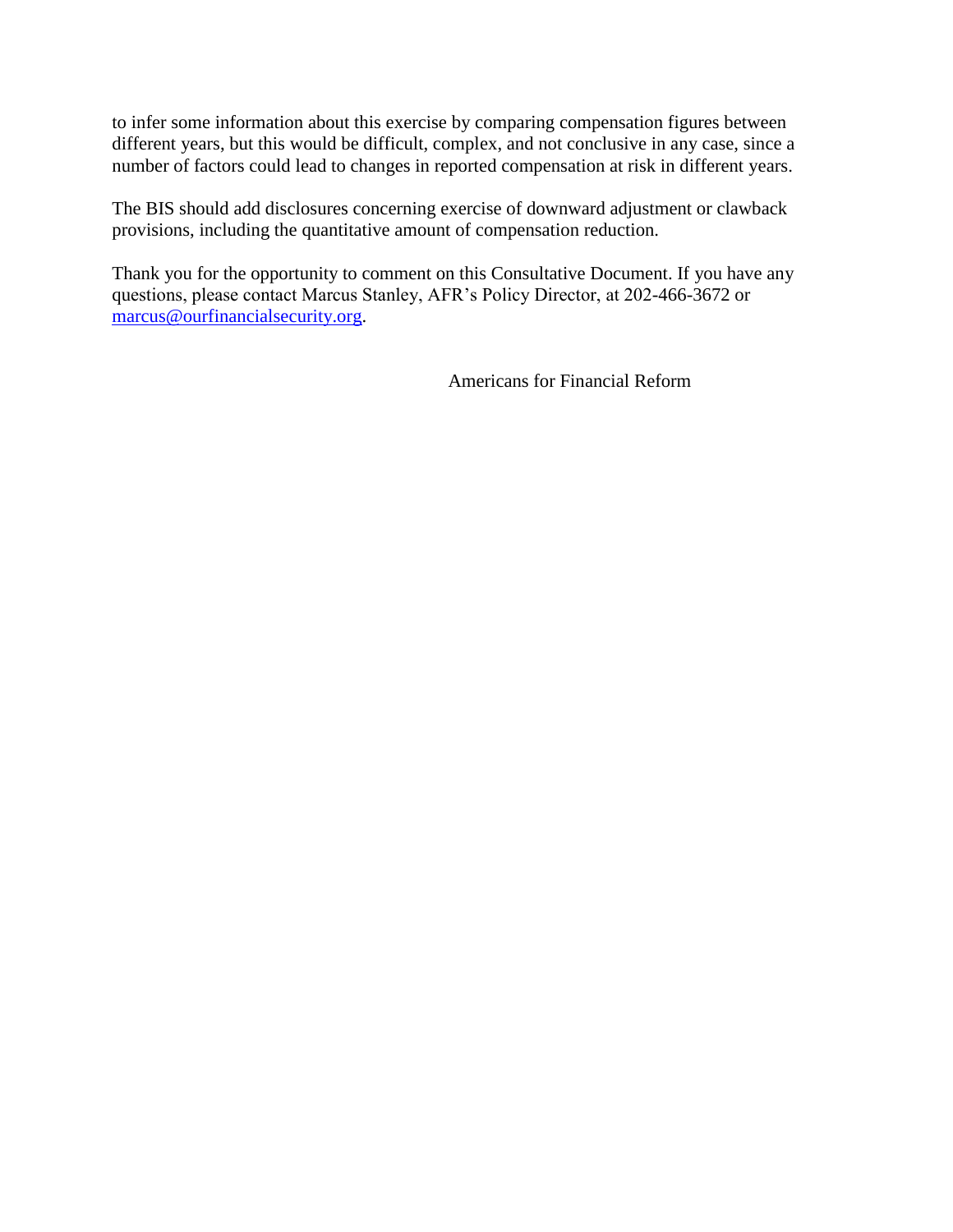# **Following are the partners of Americans for Financial Reform.**

*All the organizations support the overall principles of AFR and are working for an accountable, fair and secure financial system. Not all of these organizations work on all of the issues covered by the coalition or have signed on to every statement.*

- AARP
- A New Way Forward
- AFL-CIO
- AFSCME
- Alliance For Justice
- American Income Life Insurance
- American Sustainable Business Council
- Americans for Democratic Action, Inc.
- Americans United for Change
- Campaign for America's Future
- Campaign Money
- Center for Digital Democracy
- Center for Economic and Policy Research
- Center for Economic Progress
- Center for Media and Democracy
- Center for Responsible Lending
- Center for Justice and Democracy
- Center of Concern
- Center for Effective Government
- Change to Win
- Clean Yield Asset Management
- Coastal Enterprises Inc.
- Color of Change
- Common Cause
- Communications Workers of America
- Community Development Transportation Lending Services
- Consumer Action
- Consumer Association Council
- Consumers for Auto Safety and Reliability
- Consumer Federation of America
- Consumer Watchdog
- Consumers Union
- Corporation for Enterprise Development
- CREDO Mobile
- CTW Investment Group
- Demos
- Economic Policy Institute
- Essential Action
- Green America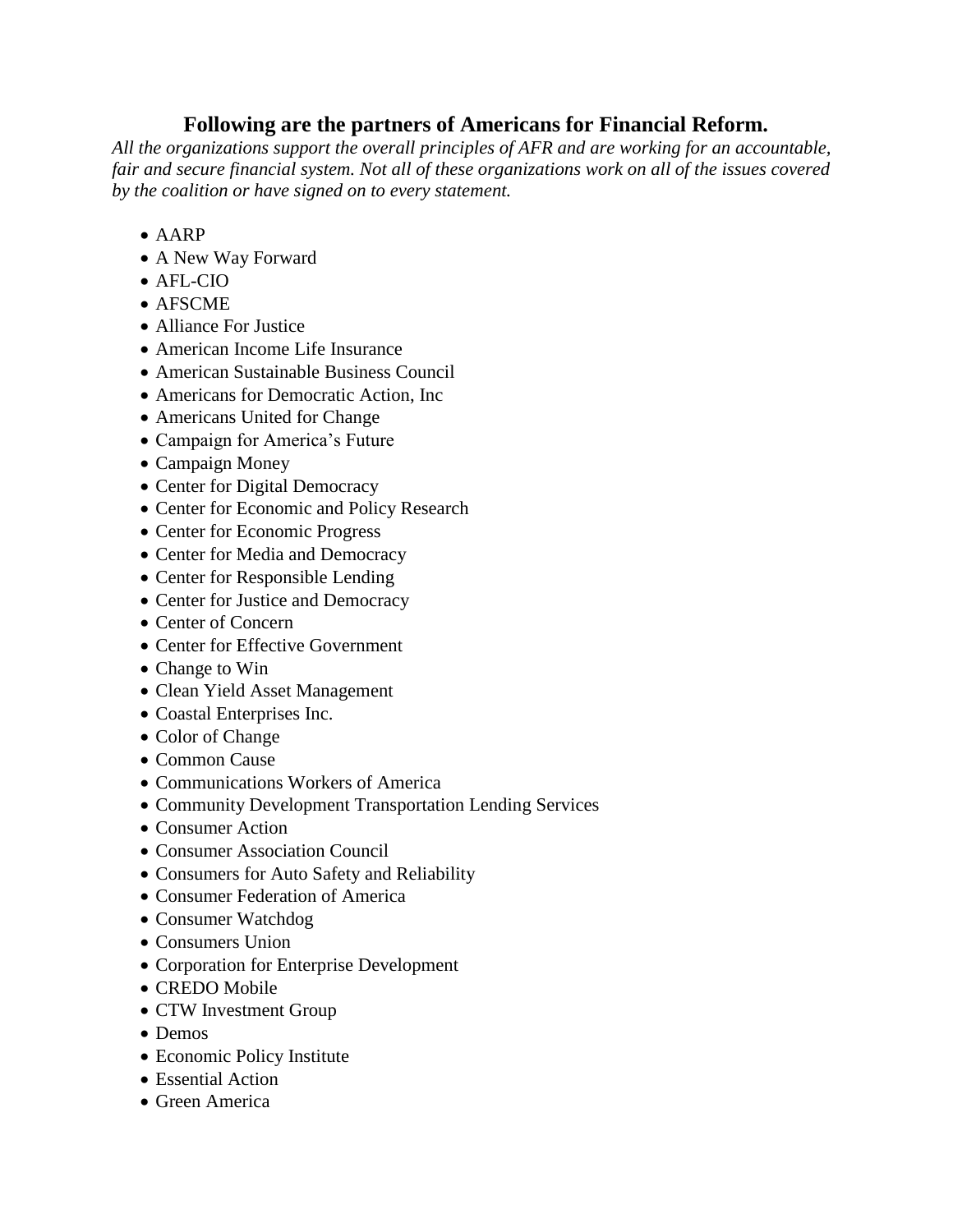- Greenlining Institute
- Good Business International
- Government Accountability Project
- HNMA Funding Company
- Home Actions
- Housing Counseling Services
- Home Defenders League
- Information Press
- Institute for Agriculture and Trade Policy
- Institute for Global Communications
- Institute for Policy Studies: Global Economy Project
- International Brotherhood of Teamsters
- Institute of Women's Policy Research
- Krull & Company
- Laborers' International Union of North America
- Lawyers' Committee for Civil Rights Under Law
- Main Street Alliance
- Move On
- NAACP
- NASCAT
- National Association of Consumer Advocates
- National Association of Neighborhoods
- National Community Reinvestment Coalition
- National Consumer Law Center (on behalf of its low-income clients)
- National Consumers League
- National Council of La Raza
- National Council of Women's Organizations
- National Fair Housing Alliance
- National Federation of Community Development Credit Unions
- National Housing Resource Center
- National Housing Trust
- National Housing Trust Community Development Fund
- National NeighborWorks Association
- National Nurses United
- National People's Action
- National Urban League
- Next Step
- OpenTheGovernment.org
- Opportunity Finance Network
- Partners for the Common Good
- PICO National Network
- Progress Now Action
- Progressive States Network
- Poverty and Race Research Action Council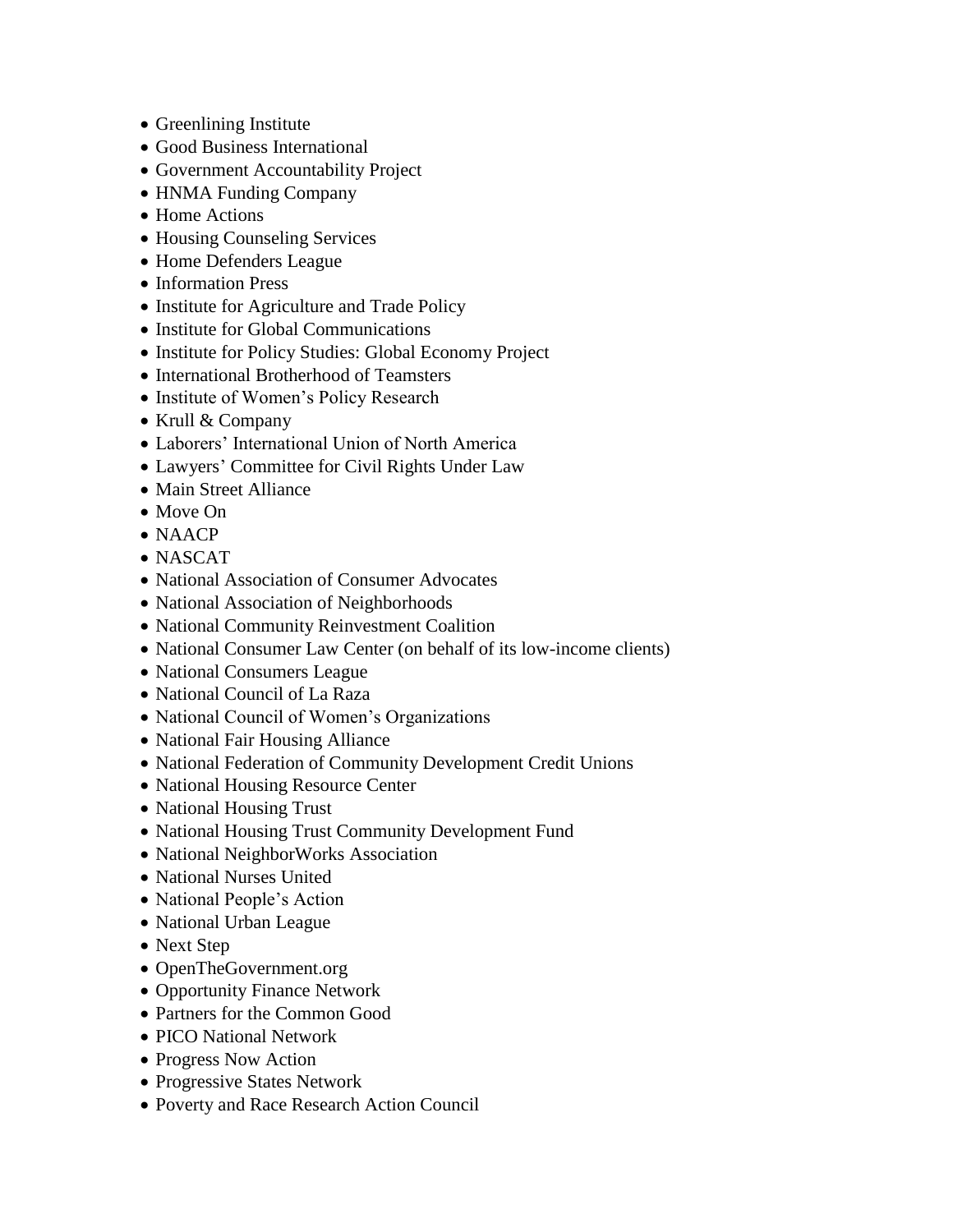- Public Citizen
- Sargent Shriver Center on Poverty Law
- SEIU
- State Voices
- Taxpayer's for Common Sense
- The Association for Housing and Neighborhood Development
- The Fuel Savers Club
- The Leadership Conference on Civil and Human Rights
- The Seminal
- TICAS
- U.S. Public Interest Research Group
- UNITE HERE
- United Food and Commercial Workers
- United States Student Association
- **USAction**
- Veris Wealth Partners
- Western States Center
- We the People Now
- Woodstock Institute
- World Privacy Forum
- UNET
- Union Plus
- Unitarian Universalist for a Just Economic Community

## *List of State and Local Partners*

- Alaska PIRG
- Arizona PIRG
- Arizona Advocacy Network
- Arizonans For Responsible Lending
- Association for Neighborhood and Housing Development NY
- Audubon Partnership for Economic Development LDC, New York NY
- BAC Funding Consortium Inc., Miami FL
- Beech Capital Venture Corporation, Philadelphia PA
- California PIRG
- California Reinvestment Coalition
- Century Housing Corporation, Culver City CA
- CHANGER NY
- Chautauqua Home Rehabilitation and Improvement Corporation (NY)
- Chicago Community Loan Fund, Chicago IL
- Chicago Community Ventures, Chicago IL
- Chicago Consumer Coalition
- Citizen Potawatomi CDC, Shawnee OK
- Colorado PIRG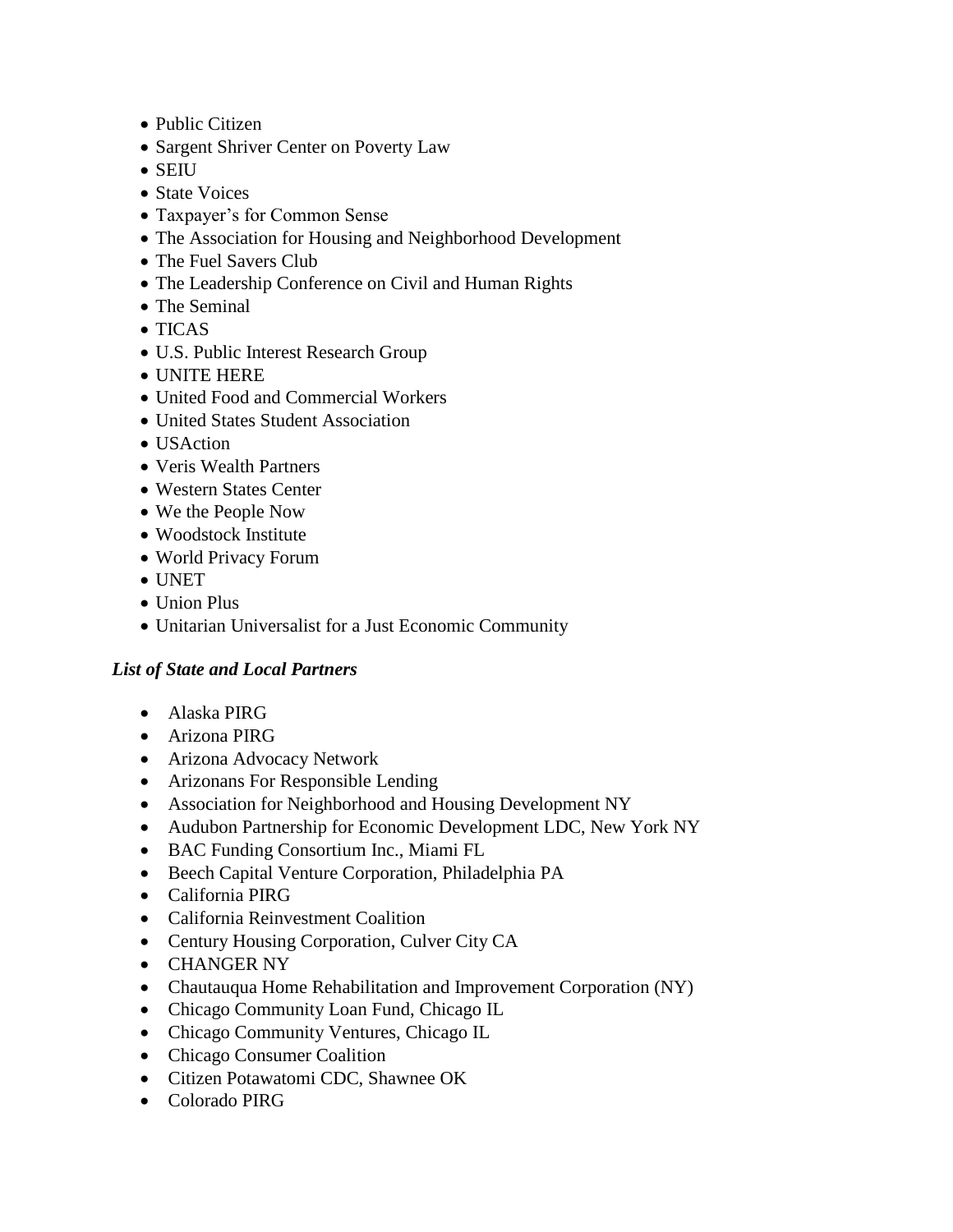- Coalition on Homeless Housing in Ohio
- Community Capital Fund, Bridgeport CT
- Community Capital of Maryland, Baltimore MD
- Community Development Financial Institution of the Tohono O'odham Nation, Sells AZ
- Community Redevelopment Loan and Investment Fund, Atlanta GA
- Community Reinvestment Association of North Carolina
- Community Resource Group, Fayetteville A
- Connecticut PIRG
- Consumer Assistance Council
- Cooper Square Committee (NYC)
- Cooperative Fund of New England, Wilmington NC
- Corporacion de Desarrollo Economico de Ceiba, Ceiba PR
- Delta Foundation, Inc., Greenville MS
- Economic Opportunity Fund (EOF), Philadelphia PA
- Empire Justice Center NY
- Empowering and Strengthening Ohio's People (ESOP), Cleveland OH
- Enterprises, Inc., Berea KY
- Fair Housing Contact Service OH
- Federation of Appalachian Housing
- Fitness and Praise Youth Development, Inc., Baton Rouge LA
- Florida Consumer Action Network
- Florida PIRG
- Funding Partners for Housing Solutions, Ft. Collins CO
- Georgia PIRG
- Grow Iowa Foundation, Greenfield IA
- Homewise, Inc., Santa Fe NM
- Idaho Nevada CDFI, Pocatello ID
- Idaho Chapter, National Association of Social Workers
- Illinois PIRG
- Impact Capital, Seattle WA
- Indiana PIRG
- Iowa PIRG
- Iowa Citizens for Community Improvement
- JobStart Chautauqua, Inc., Mayville NY
- La Casa Federal Credit Union, Newark NJ
- Low Income Investment Fund, San Francisco CA
- Long Island Housing Services NY
- MaineStream Finance, Bangor ME
- Maryland PIRG
- Massachusetts Consumers' Coalition
- MASSPIRG
- Massachusetts Fair Housing Center
- Michigan PIRG
- Midland Community Development Corporation, Midland TX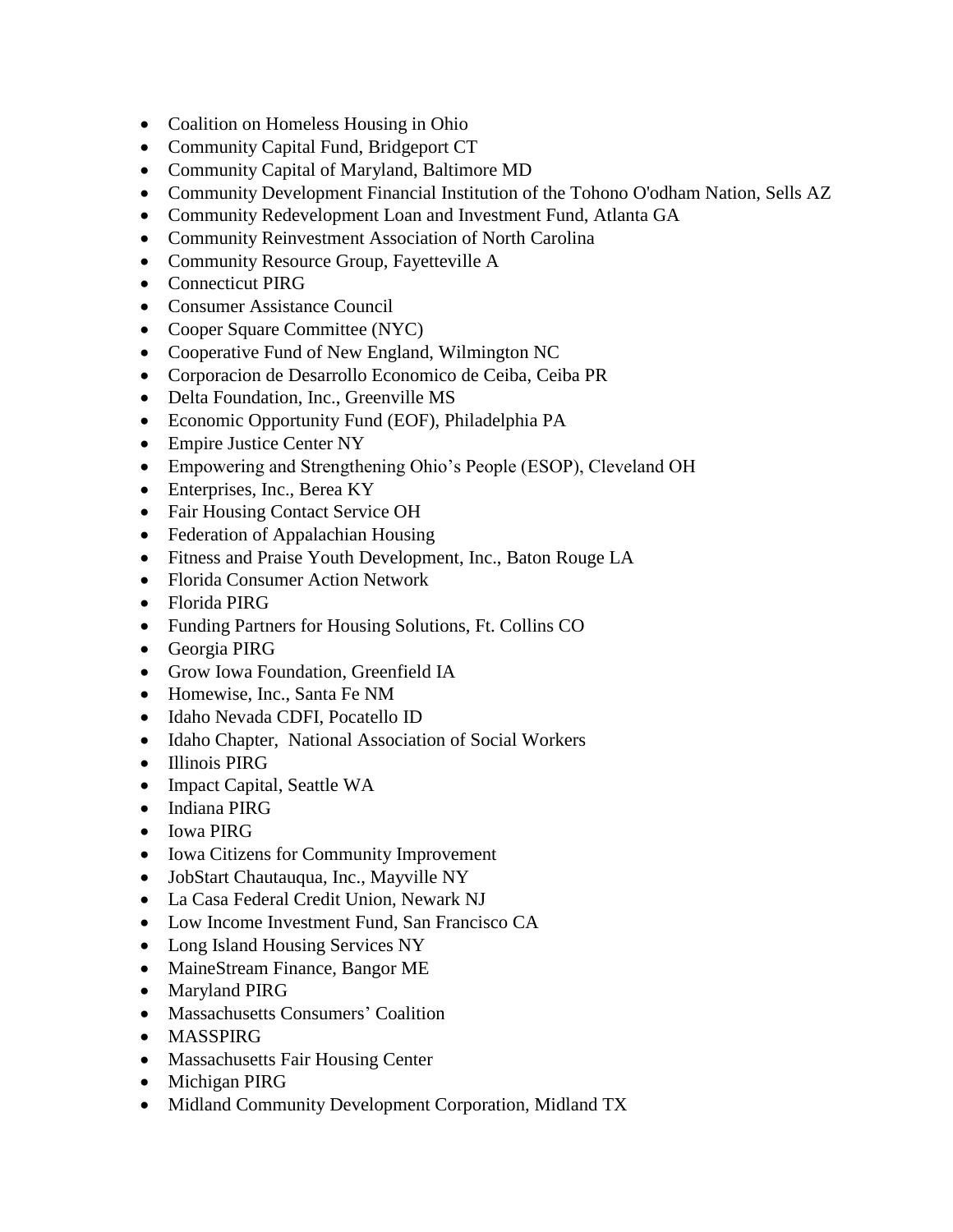- Midwest Minnesota Community Development Corporation, Detroit Lakes MN
- Mile High Community Loan Fund, Denver CO
- Missouri PIRG
- Mortgage Recovery Service Center of L.A.
- Montana Community Development Corporation, Missoula MT
- Montana PIRG
- New Economy Project
- New Hampshire PIRG
- New Jersey Community Capital, Trenton NJ
- New Jersey Citizen Action
- New Jersey PIRG
- New Mexico PIRG
- New York PIRG
- New York City Aids Housing Network
- New Yorkers for Responsible Lending
- NOAH Community Development Fund, Inc., Boston MA
- Nonprofit Finance Fund, New York NY
- Nonprofits Assistance Fund, Minneapolis M
- North Carolina PIRG
- Northside Community Development Fund, Pittsburgh PA
- Ohio Capital Corporation for Housing, Columbus OH
- Ohio PIRG
- OligarchyUSA
- Oregon State PIRG
- Our Oregon
- PennPIRG
- Piedmont Housing Alliance, Charlottesville VA
- Michigan PIRG
- Rocky Mountain Peace and Justice Center, CO
- Rhode Island PIRG
- Rural Community Assistance Corporation, West Sacramento CA
- Rural Organizing Project OR
- San Francisco Municipal Transportation Authority
- Seattle Economic Development Fund
- Community Capital Development
- TexPIRG
- The Fair Housing Council of Central New York
- The Loan Fund, Albuquerque NM
- Third Reconstruction Institute NC
- Vermont PIRG
- Village Capital Corporation, Cleveland OH
- Virginia Citizens Consumer Council
- Virginia Poverty Law Center
- War on Poverty Florida